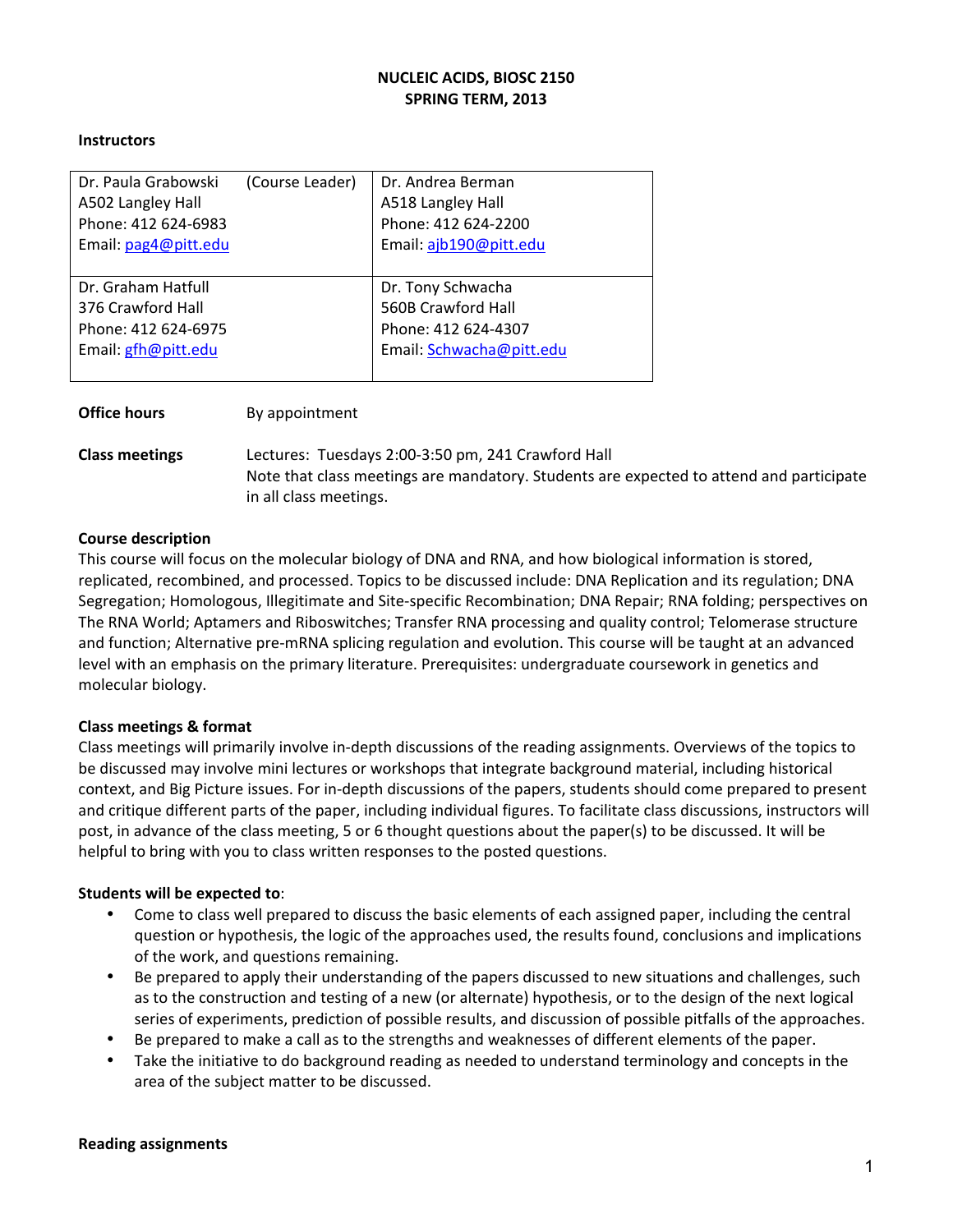This course will involve intensive reading. Reading assignments will be finalized one week in advance of the class meeting via postings on Courseweb. *Come to class prepared, and make this a regular habit*. Your advance preparation will enable you to contribute substantively to class discussions and workshop projects. Note that written quizzes and assignments will be also given weekly at the discretion of the instructor to test your understanding of the reading assignments.

• Bring electronic or paper copies of the assigned papers with you to class.

## **Courseweb**

We will be using Courseweb to post the course materials and assignments. You will be responsible for all material posted on Courseweb, so accessing this site on a regular basis for updates, postings, and assignments will be helpful.

## **Grading**

40% Instructor-specific assignments (10 points/class x 15 classes = 150 points)

40% News & Views Papers (two papers at 75 points each = 150 points)

 $20\%$  Class participation (5 points/class x 15 classes = 75 points)

Final grades will be based on the following scale: percentages in the  $90's = A$  range;  $80's = B$  range;  $70's = C$  range;  $60's = D range$ ; 50 or below = F.

## **News & Views Assignments will be due on Feb 19 (#1) and Apr 16 (#2)**

- The News & Views paper should be 3 pages in length, single-spaced, **with one figure** similar to articles found in Science and Nature (see Courseweb for examples). The figure and references do not count in the 3-page limit.
- Focus: The paper should be carefully crafted to describe the **highlights and future perspectives** of one research paper closely related but not actually covered in class.

# **Academic Integrity**

Students in this course will be expected to comply with the University of Pittsburgh's Policy on Academic Integrity. Any student suspected of violating this obligation for any reason during the semester will be required to participate in the procedural process, initiated at the instructor level, as outlined in the University Guidelines on Academic Integrity. This may include, but is not limited to, the confiscation of the examination of any individual suspected of violating University Policy. Furthermore, no student may bring any unauthorized materials to an exam, including dictionaries and programmable calculators.

# **Disability Services**

If you have a disability that requires special testing accommodations or other classroom modifications, you need to notify both the instructor and Disability Resources and Services no later than the second week of the term. You may be asked to provide documentation of your disability to determine the appropriateness of accommodations. To notify Disability Resources and Services, call (412) 648-7890 (Voice or TTD) to schedule an appointment. The Disability Resources and Services office is located in 140 William Pitt Union on the Oakland campus.

# **Copyright Notice**

Course materials may be protected by copyright. United States copyright law, 17 USC section 101, et seq., in addition to University policy and procedures, prohibit unauthorized duplication or retransmission of course materials. See Library of Congress Copyright Office and the University Copyright Policy.

#### **Statement on Classroom Recording**

To ensure the free and open discussion of ideas, students may not record classroom lectures, discussion and/or activities without the advance written permission of the instructor, and any such recording properly approved in advance can be used solely for the student's own private use.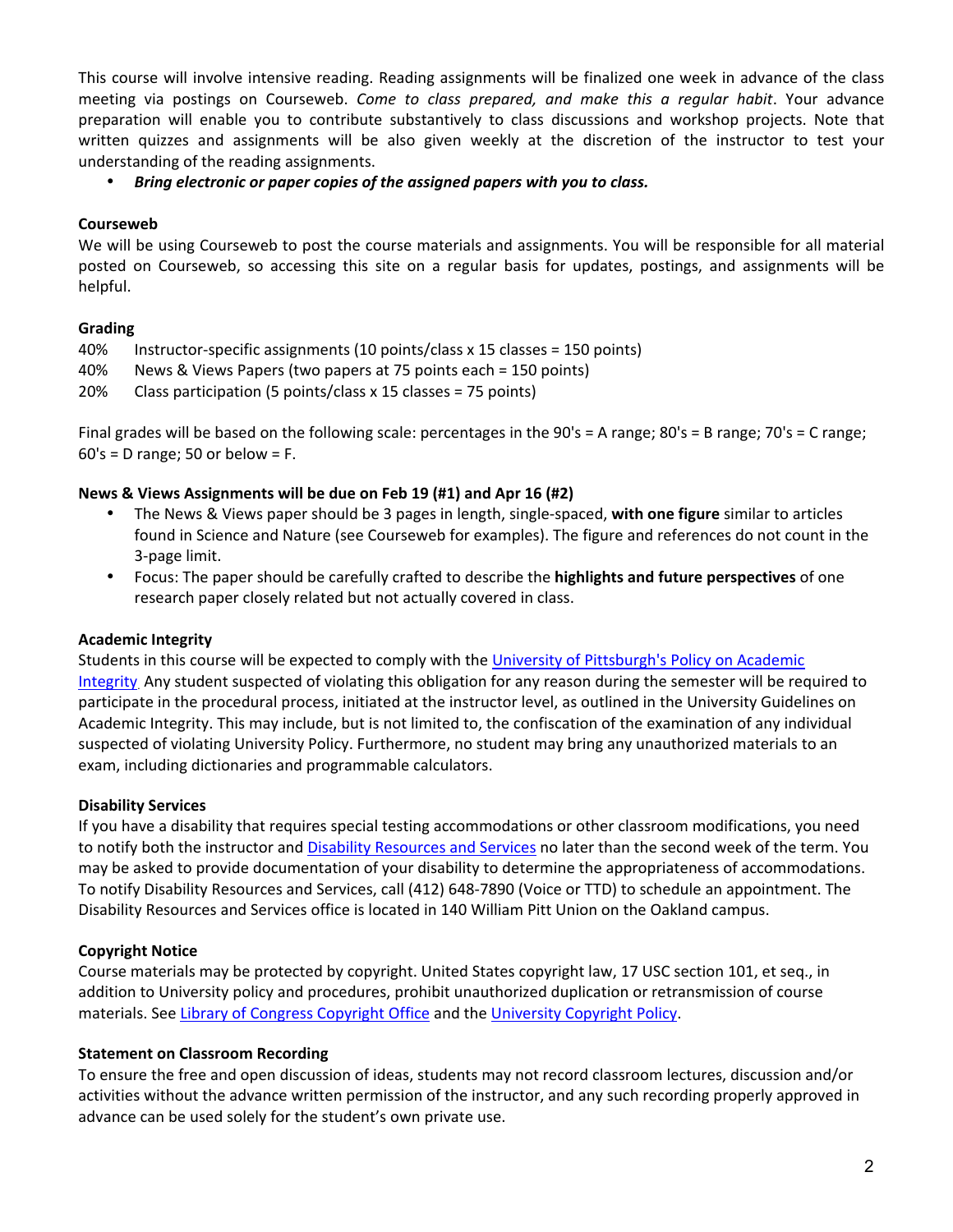## SCHEDULE OF CLASS MEETINGS & ASSIGNMENTS (Note that reading assignments will be finalized one week in advance of the class meeting)

|                        | Dates         | Lecture Topics & Instructor                                        | Instructor | <b>Reading Assignments</b><br>$Bkrd = background$<br>reading |
|------------------------|---------------|--------------------------------------------------------------------|------------|--------------------------------------------------------------|
| Week                   | Jan 8         | Introduction to the course                                         | Grabowski  |                                                              |
| 1                      |               | DNA polymerases and Prokaryotic DNA Replication                    | Schwacha   | McHenry 2011                                                 |
| Week<br>$\overline{2}$ | Jan 15        | <b>DNA polymerase (continued)</b><br><b>Eukaryotic Replication</b> | Schwacha   | Reyes-Lamothe 2010<br>Indiani 2009<br>Gai 2010 (Bkrd)        |
| Week                   | <b>Jan 22</b> | Genome architecture: What's in there, what does it do,             | Hatfull    | Pedulla 2003                                                 |
| 3                      |               | how is it organization, and did it get to be that way              |            |                                                              |
| Week                   | <b>Jan 29</b> | <b>Eukaryotic DNA replication (continued)</b>                      | Schwacha   | <b>Remus 2009</b>                                            |
| 4                      |               |                                                                    |            | Yardimci 2010                                                |
|                        |               | <b>Replication of Chromatin</b>                                    |            | Albert 2012 (Bkrd)                                           |
| Week                   | Feb 5         | <b>Replication of Chromatin (continued)</b>                        | Schwacha   | <b>Smith 1989</b>                                            |
| 5                      |               | <b>Chromosome cohesion and condensation</b>                        |            | <b>Eaton 2010</b>                                            |
|                        |               |                                                                    |            | Hirano 2006                                                  |
| Week                   | Feb 12        | Chromosome cohesion and condensation (continued)                   | Schwacha   | Onn 2011                                                     |
| 6                      |               | Homologous recombination and Non-homologous end                    |            | Uhlmann 2000                                                 |
|                        |               | joining                                                            |            | Symington<br>2011                                            |
|                        |               |                                                                    |            | (Bkrd)                                                       |
| Week                   | Feb 19        | News & Views Paper #1 due                                          |            |                                                              |
| 7                      |               | Conservative site-specific recombination:<br>changing              | Hatfull    | Grindley 2006                                                |
|                        |               | partners and doing the twist, here, there, and<br>everywhere       |            |                                                              |
| Week                   | Feb 26        | Predicting RNA folds using energy minimization and                 | Grabowski  | <b>Weeks 2010</b>                                            |
| 8                      |               | chemical probing                                                   |            | Deigan 2009                                                  |
|                        |               | The RNA World: Perspectives on origins of catalysis                |            | Cech 2009                                                    |
| Week                   | Mar 5         | <b>Aptamers and Riboswitches Part 1: Overview of biology</b>       | Grabowski  | Gold 2012                                                    |
| 9                      |               | & medical applications                                             |            | Breaker 2012                                                 |
|                        |               |                                                                    |            |                                                              |
|                        | Mar           | <b>SPRING BREAK</b>                                                |            |                                                              |
|                        | $10 - 17$     |                                                                    |            |                                                              |
| Week                   | Mar           | Aptamers and Riboswitches Part 2: Discovery of                     | Grabowski  | <b>Baker 2011</b>                                            |
| 10                     | 19            | <b>Fluoride Riboswitch</b>                                         |            |                                                              |
| Week                   | Mar           | Transfer RNA processing, misfolding and turnover                   | Grabowski  | Wilusz 2011                                                  |
| 11                     | 26            |                                                                    |            |                                                              |
| Week                   | Apr 2         | <b>Telomerase</b>                                                  | Berman     | Podlevsky 2012                                               |
| 12                     |               |                                                                    |            | <b>Chen 2003</b>                                             |
|                        |               |                                                                    |            | Zhang 2011                                                   |
| Week                   | Apr 9         | pre-mRNA splicing: transcriptome-wide<br><b>Alternative</b>        | Grabowski  | <b>Wang 2012</b>                                             |
| 13                     |               | regulation                                                         |            |                                                              |
| Week                   | Apr 16        | News & Views Paper #2 due                                          |            |                                                              |
| 14                     |               | Alternative pre-mRNA splicing: evolutionary dynamics               | Grabowski  | Merkin 2012                                                  |
| Week                   | Apr 23        | <b>Workshop on News &amp; Views papers</b>                         | Grabowski  | N/A                                                          |
| 15                     |               |                                                                    |            |                                                              |
|                        |               |                                                                    |            |                                                              |
| <b>FINAL</b>           |               | This course will not have a final exam.                            |            |                                                              |